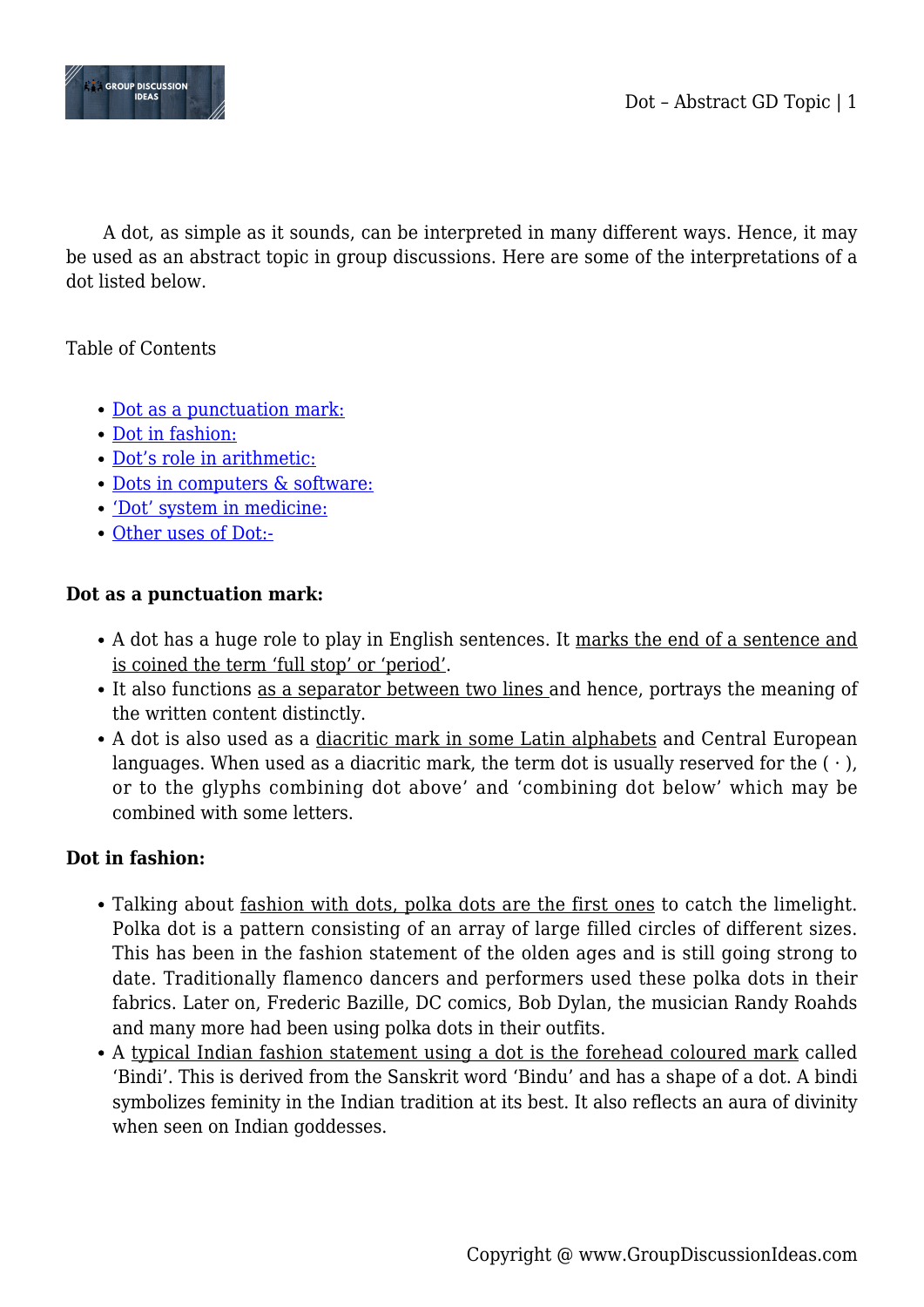

## **Dot's role in arithmetic:**

- Dot or '.' is used as an operator which stands for the 'AND' operation in Boolean algebra. AND is the truth-functional operator of logical conjunction. It is also represented by '^' in logic, mathematics and linguistics.
- Dot as a decimal point is used to separate the integer part from the fractional part of a number written in decimal. It is also usually denoted by '.'. Although Different countries officially designate different symbols for the decimal mark.
- Another use of the dot in mathematics is the dot product. The dot product or scalar product is an algebraic operation that takes two equal-length sequences of numbers and returns a single number. In Euclidean geometry, the dot product of the Cartesian coordinates of two vectors is widely used and often called the inner product.

# **Dots in computers & software:**

- Coding is the backbone for software to develop and function And coding involves the use of dots in abundance.
- Dot codes are also used in the building of software. A Dot Code is a property that can be assigned to text in a prompt, dialog element, resource, or computation script. It can either format the text or insert characters that are not commonly supported in plain text.
- A dot can also be categorized as a graph description language. DOT is a plain text graph description language whereas DOT graphs are typically files with the file extension gv or dot.
- Another perspective of a dot can be of a pixel in a visual display screen. 'Dot pitch' is the specification for a computer display, computer printer, image scanner, or other pixel-based devices. This describes the distance, for example, between dots (subpixels) on a display screen.

# **'Dot' system in medicine:**

- Scientists have developed a new method to track tumours using quantum dots. Quantum dots are tiny particles that emit intense fluorescent signals when exposed to light.
- This is a new and advanced invention that can also treat cancer. This approach generates bright tumour signals by delivering "quantum dots to cancer cells without any toxic effects.